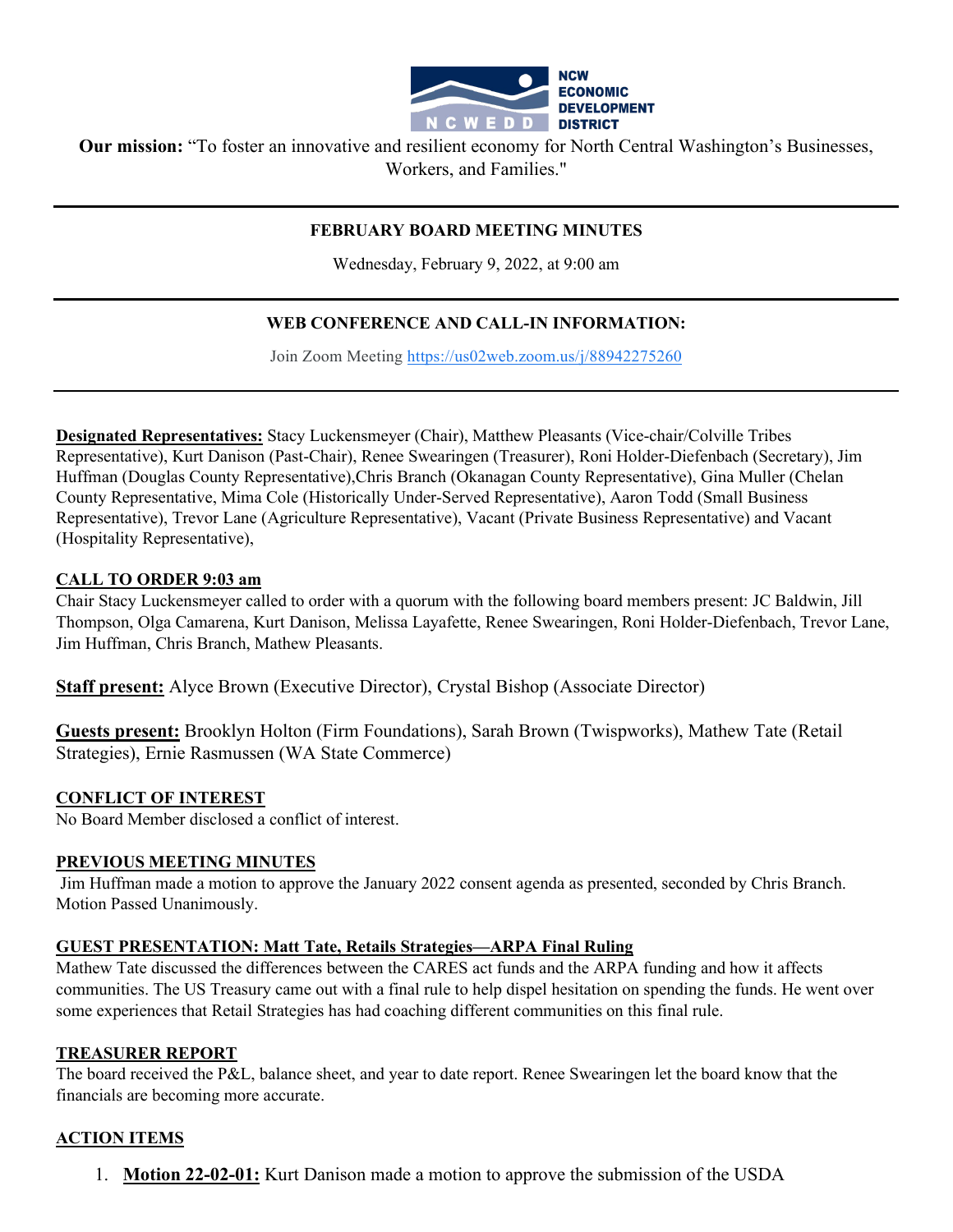RBDG Grant in Okanogan and Coulee Dam/Elmer City to retain Retail Strategies. Seconded by Roni-Holder-Diefenbach. Motion Passed unanimously.

**2. Motion 22-02-02:** Chris Branch made a motion to approve NCWEDD Fiscal Year 2022 Budget working proposal as presented. Seconded by Renee Swearingen. Motion passed unanimously.

# **DISCUSSION of ACTION ITEMS**

- **1. Approve the submission of USDA RBDG Grant to support downtown strategies in Okanogan and Coulee Dam/Elmer City:** Alyce Brown has been approached to help submit USDA RBDG Grants for Okanagan and Coulee Dam/Elmer City to retain Retail Strategies Downtown revitalization for both communities. With both communities being within Okanagan County the USDA representative advised that both asks would not require a match. Alyce Brown would like to submit an ask for \$70,000. Roni Holder-Diefenbach let the board know that these communities both were very active in the discussion. There was a little bit of discussion on past conflict between Coulee Dam and Elmer City. With the influx of new individuals in position within these communities there has been progress with the relationship.
- **2. Approve NCWEDD Fiscal Year 2022 Budget:** Alyce Brown let the board know that the EDA Planning grant has already had the match made for the year. All of the items that are highlighted have potential to change.

# **EXECUTIVE DIRECTOR UPDATE**

- **1. Tourism Summit:** Alyce Brown encouraged the board to sign up for the Tourism Summit on 2/10/22. The event is by donation that will be presented to the Young Warriors Project. It is an online event. There is a recreational round table with a focus on helping rural communities develop the recreation specific to their community. She let the board know that the EDA will be presenting at 10am. As of January 31<sup>st</sup> the EDA is not accepting any more grant asks related to tourism.
- **2. EDA Grant Manager Update:** The organization will be getting a new Grant Manager, Ethan Fromm. The previous Grant Manager Sharon will still be present through the end of the fiscal year.
- **3. New Board Member Luncheon on February 23, 2022 11:30am-2pm:** Alyce Brown let the board know that the luncheon will be taking place at the Hilton Garden in and she encourages all board members to join—old and new.
- **4. Tech Conference on March 22, 2022:** Alyce Brown let the board know that there is discussion on making the first TA event an online event as opposed to a Hybrid event.
- **5. New Growth Innovation Network Update:** Alyce Brown let the board know that the EDA had funded the NGIN as a focused way to on EDDs and other organizations have inclusion and equity included in their CEDS. The EDD was one of six organizations across the nation chosen to be a part of the technical assistance. This means the organization will be one of the first receive a toolkit and data that will help ensure that equity and inclusion will be included in the CEDS update. The Toolkit will be available in March and the data in June. There has been a discussion with the EDA about getting an extension for the CEDS update so that these pieces can be included.
- **6. Cascade Loop Project update:** There have been conversations with the communities involved on how to move forward with this project. There have been suggestions about classes and a social media takeover. She encourages the board to send along ideas for
- 7. **Backingsmallncw Domain purchase:** Alyce Brown let the board know that the domains have been purchased for backingsmallncw.com. She asked Lisa Traum to have the landing page up in April. The Northstar OZ site will be finding a home on this site as well.
- **8. WEDA funding opportunity:** Alyce Brown let the board know that the winter conference for WEDA was coming up in March. Alyce Brown sent over information to WEDA about Backing Small NCW and the organization was very impressed with the program. The organization then requested that the program be included in a request for state funding. This funding would need to have a one to one match and Alyce Brown approached the Chelan Douglas Port Authority about helping to support the project.
- **9. WSMA grant submission:** The WSMA grant was submitted around the TA forum, Supernova, and the Tribal Market.